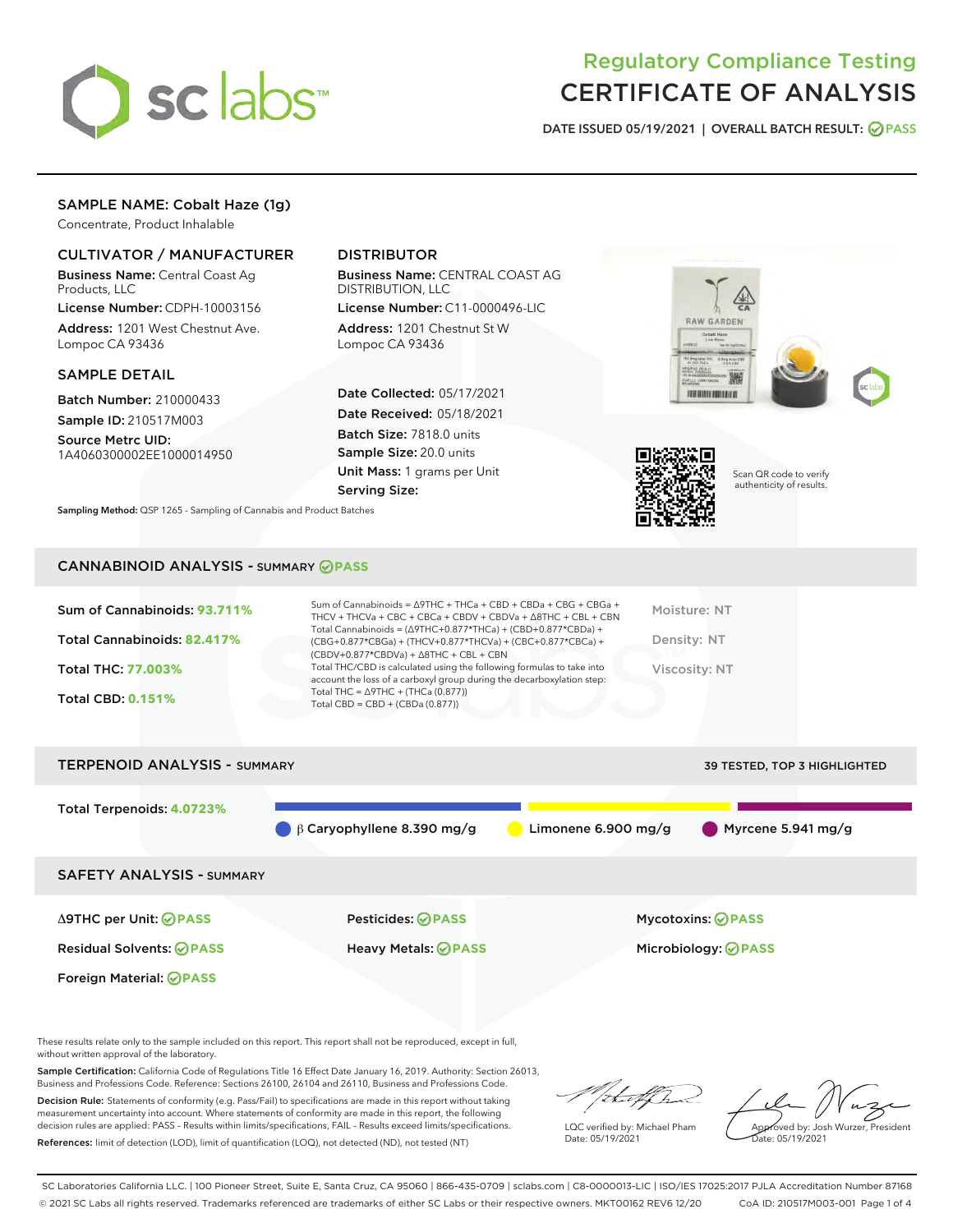



COBALT HAZE (1G) | DATE ISSUED 05/19/2021 | OVERALL BATCH RESULT: ◯ PASS

## CANNABINOID TEST RESULTS - 05/18/2021 2 PASS

Tested by high-performance liquid chromatography with diode-array detection (HPLC-DAD). **Method:** QSP 1157 - Analysis of Cannabinoids by HPLC-DAD

#### TOTAL CANNABINOIDS: **82.417%**

Total Cannabinoids (Total THC) + (Total CBD) + (Total CBG) + (Total THCV) + (Total CBC) + (Total CBDV) + ∆8THC + CBL + CBN

TOTAL THC: **77.003%** Total THC (∆9THC+0.877\*THCa)

TOTAL CBD: **0.151%**

Total CBD (CBD+0.877\*CBDa)

TOTAL CBG: 3.81% Total CBG (CBG+0.877\*CBGa)

TOTAL THCV: 0.652% Total THCV (THCV+0.877\*THCVa)

TOTAL CBC: 0.801% Total CBC (CBC+0.877\*CBCa)

TOTAL CBDV: ND Total CBDV (CBDV+0.877\*CBDVa)

| <b>COMPOUND</b> | LOD/LOQ<br>(mg/g)          | <b>MEASUREMENT</b><br><b>UNCERTAINTY</b><br>(mg/g) | <b>RESULT</b><br>(mg/g) | <b>RESULT</b><br>(%) |
|-----------------|----------------------------|----------------------------------------------------|-------------------------|----------------------|
| <b>THCa</b>     | 0.05/0.14                  | ±22.118                                            | 860.62                  | 86.062               |
| <b>CBGa</b>     | 0.1/0.2                    | ±2.07                                              | 39.7                    | 3.97                 |
| <b>A9THC</b>    | 0.06 / 0.26                | ±0.525                                             | 15.27                   | 1.527                |
| <b>CBCa</b>     | 0.07/0.28                  | ±0.446                                             | 9.13                    | 0.913                |
| <b>THCVa</b>    | 0.07/0.20                  | ±0.354                                             | 7.43                    | 0.743                |
| <b>CBG</b>      | 0.06/0.19                  | ±0.128                                             | 3.24                    | 0.324                |
| <b>CBDa</b>     | 0.02/0.19                  | ±0.050                                             | 1.72                    | 0.172                |
| A8THC           | 0.1/0.4                    | N/A                                                | <b>ND</b>               | <b>ND</b>            |
| <b>THCV</b>     | 0.1/0.2                    | N/A                                                | <b>ND</b>               | <b>ND</b>            |
| <b>CBD</b>      | 0.07/0.29                  | N/A                                                | <b>ND</b>               | <b>ND</b>            |
| <b>CBDV</b>     | 0.04/0.15                  | N/A                                                | <b>ND</b>               | <b>ND</b>            |
| <b>CBDVa</b>    | 0.03/0.53                  | N/A                                                | <b>ND</b>               | <b>ND</b>            |
| <b>CBL</b>      | 0.06 / 0.24                | N/A                                                | <b>ND</b>               | <b>ND</b>            |
| <b>CBN</b>      | 0.1/0.3                    | N/A                                                | <b>ND</b>               | <b>ND</b>            |
| <b>CBC</b>      | 0.2 / 0.5                  | N/A                                                | <b>ND</b>               | <b>ND</b>            |
|                 | <b>SUM OF CANNABINOIDS</b> |                                                    | 937.11 mg/g             | 93.711%              |

#### **UNIT MASS: 1 grams per Unit**

| ∆9THC per Unit                                                                            | 1120 per-package limit | $15.27$ mg/unit<br><b>PASS</b> |  |  |
|-------------------------------------------------------------------------------------------|------------------------|--------------------------------|--|--|
| <b>Total THC per Unit</b>                                                                 |                        | 770.03 mg/unit                 |  |  |
| <b>CBD per Unit</b>                                                                       |                        | <b>ND</b>                      |  |  |
| <b>Total CBD per Unit</b>                                                                 |                        | $1.51$ mg/unit                 |  |  |
| Sum of Cannabinoids<br>per Unit                                                           |                        | 937.11 mg/unit                 |  |  |
| <b>Total Cannabinoids</b><br>per Unit                                                     |                        | 824.17 mg/unit                 |  |  |
| <b>MOISTURE TEST RESULT</b><br><b>VISCOSITY TEST RESULT</b><br><b>DENSITY TEST RESULT</b> |                        |                                |  |  |

Not Tested

Not Tested

Not Tested

TERPENOID TEST RESULTS - 05/19/2021

Terpene analysis utilizing gas chromatography-flame ionization detection (GC-FID). **Method:** QSP 1192 - Analysis of Terpenoids by GC-FID

| <b>COMPOUND</b>           | LOD/LOQ<br>(mg/g) | <b>MEASUREMENT</b><br><b>UNCERTAINTY</b><br>(mg/g) | <b>RESULT</b><br>(mg/g)                         | <b>RESULT</b><br>$(\%)$ |
|---------------------------|-------------------|----------------------------------------------------|-------------------------------------------------|-------------------------|
| B Caryophyllene           | 0.004 / 0.012     | ±0.2987                                            | 8.390                                           | 0.8390                  |
| Limonene                  | 0.005 / 0.016     | ±0.0987                                            | 6.900                                           | 0.6900                  |
| <b>Myrcene</b>            | 0.008 / 0.025     | ±0.0766                                            | 5.941                                           | 0.5941                  |
| Terpinolene               | 0.008 / 0.026     | ±0.0869                                            | 4.239                                           | 0.4239                  |
| $\alpha$ Humulene         | 0.009 / 0.029     | ±0.0973                                            | 3.031                                           | 0.3031                  |
| Terpineol                 | 0.016 / 0.055     | ±0.1353                                            | 2.204                                           | 0.2204                  |
| Linalool                  | 0.009 / 0.032     | ±0.0632                                            | 1.663                                           | 0.1663                  |
| trans- $\beta$ -Farnesene | 0.008 / 0.025     | ±0.0459                                            | 1.294                                           | 0.1294                  |
| $\beta$ Pinene            | 0.004 / 0.014     | ±0.0149                                            | 1.292                                           | 0.1292                  |
| $\alpha$ Pinene           | 0.005 / 0.017     | ±0.0095                                            | 1.107                                           | 0.1107                  |
| Fenchol                   | 0.010 / 0.034     | ±0.0382                                            | 0.987                                           | 0.0987                  |
| Ocimene                   | 0.011 / 0.038     | ±0.0280                                            | 0.873                                           | 0.0873                  |
| Nerolidol                 | 0.009 / 0.028     | ±0.0384                                            | 0.611                                           | 0.0611                  |
| $\alpha$ Bisabolol        | 0.008 / 0.026     | ±0.0312                                            | 0.585                                           | 0.0585                  |
| Caryophyllene<br>Oxide    | 0.010 / 0.033     | ±0.0167                                            | 0.363                                           | 0.0363                  |
| <b>Borneol</b>            | 0.005 / 0.016     | ±0.0090                                            | 0.215                                           | 0.0215                  |
| Guaiol                    | 0.009 / 0.030     | ±0.0069                                            | 0.147                                           | 0.0147                  |
| $\alpha$ Cedrene          | 0.005 / 0.016     | ±0.0035                                            | 0.116                                           | 0.0116                  |
| Camphene                  | 0.005 / 0.015     | ±0.0012                                            | 0.107                                           | 0.0107                  |
| Valencene                 | 0.009 / 0.030     | ±0.0071                                            | 0.103                                           | 0.0103                  |
| $\alpha$ Phellandrene     | 0.006 / 0.020     | ±0.0014                                            | 0.102                                           | 0.0102                  |
| $\alpha$ Terpinene        | 0.005 / 0.017     | ±0.0014                                            | 0.093                                           | 0.0093                  |
| 3 Carene                  | 0.005 / 0.018     | ±0.0012                                            | 0.088                                           | 0.0088                  |
| Fenchone                  | 0.009 / 0.028     | ±0.0026                                            | 0.088                                           | 0.0088                  |
| $\gamma$ Terpinene        | 0.006 / 0.018     | ±0.0015                                            | 0.085                                           | 0.0085                  |
| Sabinene Hydrate          | 0.006 / 0.022     | ±0.0021                                            | 0.054                                           | 0.0054                  |
| Citronellol               | 0.003 / 0.010     | ±0.0022                                            | 0.045                                           | 0.0045                  |
| Sabinene                  | 0.004 / 0.014     | N/A                                                | <loq< th=""><th><loq< th=""></loq<></th></loq<> | <loq< th=""></loq<>     |
| p-Cymene                  | 0.005 / 0.016     | N/A                                                | <b>ND</b>                                       | ND                      |
| Eucalyptol                | 0.006 / 0.018     | N/A                                                | <b>ND</b>                                       | ND                      |
| (-)-Isopulegol            | 0.005 / 0.016     | N/A                                                | <b>ND</b>                                       | ND                      |
| Camphor                   | 0.006 / 0.019     | N/A                                                | ND                                              | ND                      |
| Isoborneol                | 0.004 / 0.012     | N/A                                                | <b>ND</b>                                       | <b>ND</b>               |
| Menthol                   | 0.008 / 0.025     | N/A                                                | <b>ND</b>                                       | ND                      |
| Nerol                     | 0.003 / 0.011     | N/A                                                | ND                                              | ND                      |
| R-(+)-Pulegone            | 0.003 / 0.011     | N/A                                                | ND                                              | ND                      |
| Geraniol                  | 0.002 / 0.007     | N/A                                                | <b>ND</b>                                       | ND                      |
| <b>Geranyl Acetate</b>    | 0.004 / 0.014     | N/A                                                | ND                                              | ND                      |
| Cedrol                    | 0.008 / 0.027     | N/A                                                | <b>ND</b>                                       | <b>ND</b>               |
| <b>TOTAL TERPENOIDS</b>   |                   |                                                    | 40.723 mg/g                                     | 4.0723%                 |

SC Laboratories California LLC. | 100 Pioneer Street, Suite E, Santa Cruz, CA 95060 | 866-435-0709 | sclabs.com | C8-0000013-LIC | ISO/IES 17025:2017 PJLA Accreditation Number 87168 © 2021 SC Labs all rights reserved. Trademarks referenced are trademarks of either SC Labs or their respective owners. MKT00162 REV6 12/20 CoA ID: 210517M003-001 Page 2 of 4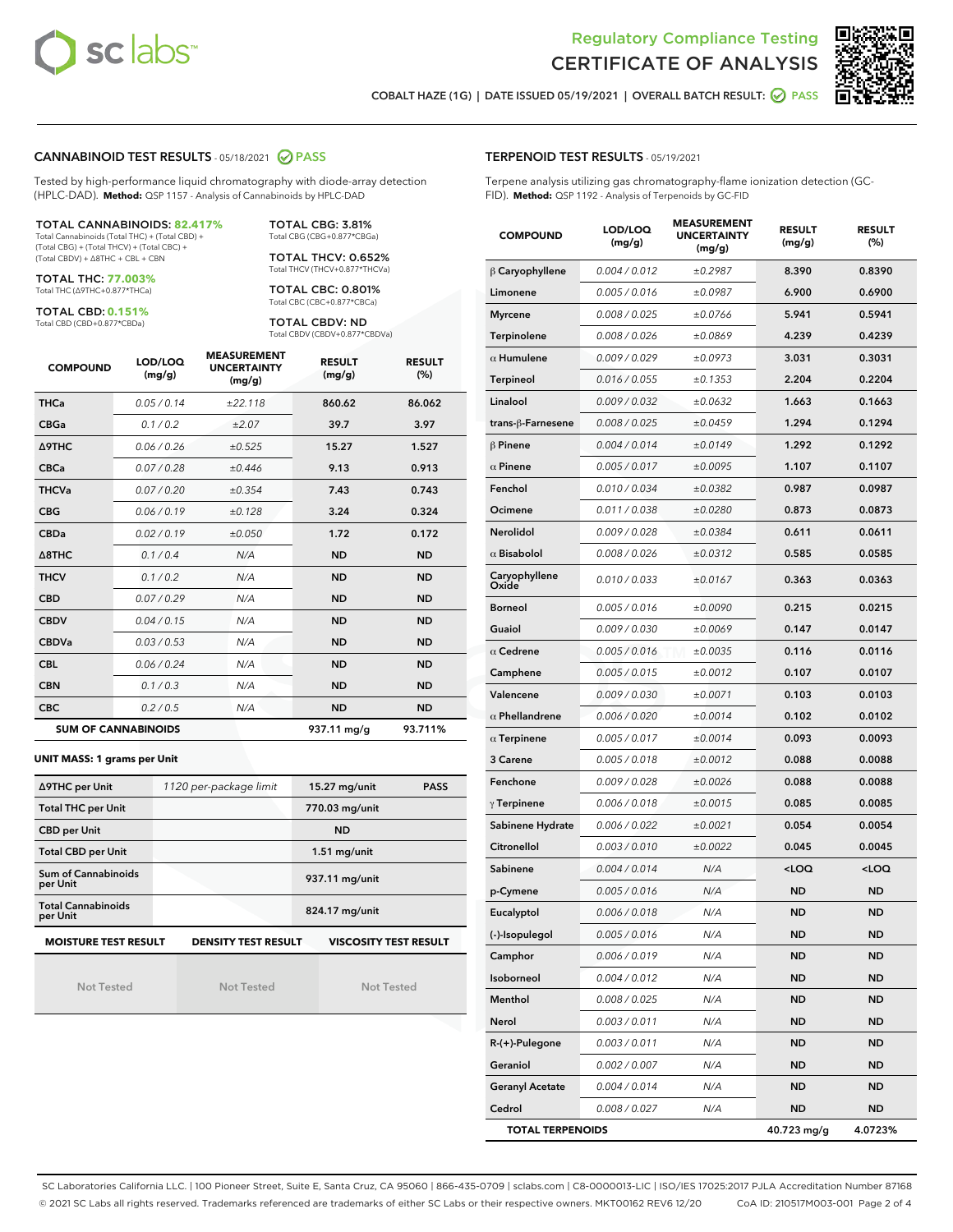



COBALT HAZE (1G) | DATE ISSUED 05/19/2021 | OVERALL BATCH RESULT: ● PASS

## CATEGORY 1 PESTICIDE TEST RESULTS - 05/19/2021 2 PASS

Pesticide and plant growth regulator analysis utilizing high-performance liquid chromatography-mass spectrometry (HPLC-MS) or gas chromatography-mass spectrometry (GC-MS). \*GC-MS utilized where indicated. **Method:** QSP 1212 - Analysis of Pesticides and Mycotoxins by LC-MS or QSP 1213 - Analysis of Pesticides by GC-MS

| <b>COMPOUND</b>             | LOD/LOQ<br>$(\mu g/g)$ | <b>ACTION</b><br><b>LIMIT</b><br>$(\mu g/g)$ | <b>MEASUREMENT</b><br><b>UNCERTAINTY</b><br>$(\mu g/g)$ | <b>RESULT</b><br>$(\mu g/g)$ | <b>RESULT</b> |
|-----------------------------|------------------------|----------------------------------------------|---------------------------------------------------------|------------------------------|---------------|
| Aldicarb                    | 0.03 / 0.08            | $\ge$ LOD                                    | N/A                                                     | <b>ND</b>                    | <b>PASS</b>   |
| Carbofuran                  | 0.02/0.05              | $>$ LOD                                      | N/A                                                     | <b>ND</b>                    | <b>PASS</b>   |
| Chlordane*                  | 0.03 / 0.08            | $\ge$ LOD                                    | N/A                                                     | <b>ND</b>                    | <b>PASS</b>   |
| Chlorfenapyr*               | 0.03/0.10              | $\ge$ LOD                                    | N/A                                                     | <b>ND</b>                    | <b>PASS</b>   |
| Chlorpyrifos                | 0.02 / 0.06            | $\ge$ LOD                                    | N/A                                                     | <b>ND</b>                    | <b>PASS</b>   |
| Coumaphos                   | 0.02 / 0.07            | $>$ LOD                                      | N/A                                                     | <b>ND</b>                    | <b>PASS</b>   |
| Daminozide                  | 0.02 / 0.07            | $\ge$ LOD                                    | N/A                                                     | <b>ND</b>                    | <b>PASS</b>   |
| <b>DDVP</b><br>(Dichlorvos) | 0.03/0.09              | $\ge$ LOD                                    | N/A                                                     | <b>ND</b>                    | <b>PASS</b>   |
| <b>Dimethoate</b>           | 0.03/0.08              | $\ge$ LOD                                    | N/A                                                     | <b>ND</b>                    | <b>PASS</b>   |
| Ethoprop(hos)               | 0.03/0.10              | $\ge$ LOD                                    | N/A                                                     | <b>ND</b>                    | <b>PASS</b>   |
| Etofenprox                  | 0.02/0.06              | $>$ LOD                                      | N/A                                                     | <b>ND</b>                    | <b>PASS</b>   |
| Fenoxycarb                  | 0.03 / 0.08            | $\ge$ LOD                                    | N/A                                                     | <b>ND</b>                    | <b>PASS</b>   |
| Fipronil                    | 0.03 / 0.08            | $>$ LOD                                      | N/A                                                     | <b>ND</b>                    | <b>PASS</b>   |
| Imazalil                    | 0.02 / 0.06            | $\ge$ LOD                                    | N/A                                                     | <b>ND</b>                    | <b>PASS</b>   |
| <b>Methiocarb</b>           | 0.02 / 0.07            | $\ge$ LOD                                    | N/A                                                     | <b>ND</b>                    | <b>PASS</b>   |
| Methyl<br>parathion         | 0.03/0.10              | $\ge$ LOD                                    | N/A                                                     | <b>ND</b>                    | <b>PASS</b>   |
| <b>Mevinphos</b>            | 0.03/0.09              | $>$ LOD                                      | N/A                                                     | <b>ND</b>                    | <b>PASS</b>   |
| Paclobutrazol               | 0.02 / 0.05            | $\ge$ LOD                                    | N/A                                                     | <b>ND</b>                    | <b>PASS</b>   |
| Propoxur                    | 0.03 / 0.09            | $\ge$ LOD                                    | N/A                                                     | <b>ND</b>                    | <b>PASS</b>   |
| Spiroxamine                 | 0.03 / 0.08            | $\ge$ LOD                                    | N/A                                                     | <b>ND</b>                    | <b>PASS</b>   |
| <b>Thiacloprid</b>          | 0.03/0.10              | $\ge$ LOD                                    | N/A                                                     | <b>ND</b>                    | <b>PASS</b>   |

## CATEGORY 2 PESTICIDE TEST RESULTS - 05/19/2021 @ PASS

| <b>COMPOUND</b>          | LOD/LOO<br>$(\mu g/g)$ | <b>ACTION</b><br>LIMIT<br>$(\mu g/g)$ | <b>MEASUREMENT</b><br><b>UNCERTAINTY</b><br>$(\mu g/g)$ | <b>RESULT</b><br>$(\mu g/g)$ | <b>RESULT</b> |
|--------------------------|------------------------|---------------------------------------|---------------------------------------------------------|------------------------------|---------------|
| Abamectin                | 0.03/0.10              | 0.1                                   | N/A                                                     | <b>ND</b>                    | <b>PASS</b>   |
| Acephate                 | 0.02/0.07              | 0.1                                   | N/A                                                     | <b>ND</b>                    | <b>PASS</b>   |
| Acequinocyl              | 0.02/0.07              | 0.1                                   | N/A                                                     | <b>ND</b>                    | <b>PASS</b>   |
| Acetamiprid              | 0.02/0.05              | 0.1                                   | N/A                                                     | <b>ND</b>                    | <b>PASS</b>   |
| Azoxystrobin             | 0.02/0.07              | 0.1                                   | N/A                                                     | <b>ND</b>                    | <b>PASS</b>   |
| <b>Bifenazate</b>        | 0.01/0.04              | 0.1                                   | N/A                                                     | <b>ND</b>                    | <b>PASS</b>   |
| <b>Bifenthrin</b>        | 0.02 / 0.05            | 3                                     | N/A                                                     | <b>ND</b>                    | <b>PASS</b>   |
| <b>Boscalid</b>          | 0.03/0.09              | 0.1                                   | N/A                                                     | <b>ND</b>                    | <b>PASS</b>   |
| Captan                   | 0.19/0.57              | 0.7                                   | N/A                                                     | <b>ND</b>                    | <b>PASS</b>   |
| Carbaryl                 | 0.02/0.06              | 0.5                                   | N/A                                                     | <b>ND</b>                    | <b>PASS</b>   |
| Chlorantranilip-<br>role | 0.04/0.12              | 10                                    | N/A                                                     | <b>ND</b>                    | <b>PASS</b>   |
| Clofentezine             | 0.03/0.09              | 0.1                                   | N/A                                                     | <b>ND</b>                    | <b>PASS</b>   |

## CATEGORY 2 PESTICIDE TEST RESULTS - 05/19/2021 continued

| <b>COMPOUND</b>               | LOD/LOQ<br>(µg/g) | <b>ACTION</b><br>LIMIT<br>$(\mu g/g)$ | <b>MEASUREMENT</b><br><b>UNCERTAINTY</b><br>$(\mu g/g)$ | <b>RESULT</b><br>(µg/g) | <b>RESULT</b> |
|-------------------------------|-------------------|---------------------------------------|---------------------------------------------------------|-------------------------|---------------|
| Cyfluthrin                    | 0.12 / 0.38       | 2                                     | N/A                                                     | <b>ND</b>               | <b>PASS</b>   |
| Cypermethrin                  | 0.11 / 0.32       | 1                                     | N/A                                                     | ND                      | <b>PASS</b>   |
| Diazinon                      | 0.02 / 0.05       | 0.1                                   | N/A                                                     | ND                      | PASS          |
| Dimethomorph                  | 0.03 / 0.09       | $\overline{2}$                        | N/A                                                     | <b>ND</b>               | <b>PASS</b>   |
| Etoxazole                     | 0.02 / 0.06       | 0.1                                   | N/A                                                     | <b>ND</b>               | <b>PASS</b>   |
| Fenhexamid                    | 0.03 / 0.09       | 0.1                                   | N/A                                                     | ND                      | <b>PASS</b>   |
| Fenpyroximate                 | 0.02 / 0.06       | 0.1                                   | N/A                                                     | <b>ND</b>               | <b>PASS</b>   |
| Flonicamid                    | 0.03 / 0.10       | 0.1                                   | N/A                                                     | <b>ND</b>               | <b>PASS</b>   |
| Fludioxonil                   | 0.03 / 0.10       | 0.1                                   | N/A                                                     | <b>ND</b>               | <b>PASS</b>   |
| Hexythiazox                   | 0.02 / 0.07       | 0.1                                   | N/A                                                     | <b>ND</b>               | <b>PASS</b>   |
| Imidacloprid                  | 0.04 / 0.11       | 5                                     | N/A                                                     | <b>ND</b>               | <b>PASS</b>   |
| Kresoxim-methyl               | 0.02 / 0.07       | 0.1                                   | N/A                                                     | <b>ND</b>               | <b>PASS</b>   |
| Malathion                     | 0.03 / 0.09       | 0.5                                   | N/A                                                     | <b>ND</b>               | <b>PASS</b>   |
| Metalaxyl                     | 0.02 / 0.07       | $\overline{c}$                        | N/A                                                     | <b>ND</b>               | <b>PASS</b>   |
| Methomyl                      | 0.03 / 0.10       | $\mathcal{I}$                         | N/A                                                     | <b>ND</b>               | PASS          |
| Myclobutanil                  | 0.03 / 0.09       | 0.1                                   | N/A                                                     | <b>ND</b>               | <b>PASS</b>   |
| Naled                         | 0.02 / 0.07       | 0.1                                   | N/A                                                     | <b>ND</b>               | <b>PASS</b>   |
| Oxamyl                        | 0.04 / 0.11       | 0.5                                   | N/A                                                     | ND                      | <b>PASS</b>   |
| Pentachloronitro-<br>benzene* | 0.03 / 0.09       | 0.1                                   | N/A                                                     | <b>ND</b>               | <b>PASS</b>   |
| Permethrin                    | 0.04 / 0.12       | 0.5                                   | N/A                                                     | <b>ND</b>               | <b>PASS</b>   |
| Phosmet                       | 0.03 / 0.10       | 0.1                                   | N/A                                                     | <b>ND</b>               | PASS          |
| Piperonylbu-<br>toxide        | 0.02 / 0.07       | 3                                     | N/A                                                     | <b>ND</b>               | <b>PASS</b>   |
| Prallethrin                   | 0.03 / 0.08       | 0.1                                   | N/A                                                     | <b>ND</b>               | <b>PASS</b>   |
| Propiconazole                 | 0.02 / 0.07       | 0.1                                   | N/A                                                     | <b>ND</b>               | <b>PASS</b>   |
| Pyrethrins                    | 0.04 / 0.12       | 0.5                                   | N/A                                                     | ND                      | PASS          |
| Pyridaben                     | 0.02 / 0.07       | 0.1                                   | N/A                                                     | <b>ND</b>               | <b>PASS</b>   |
| Spinetoram                    | 0.02 / 0.07       | 0.1                                   | N/A                                                     | <b>ND</b>               | <b>PASS</b>   |
| Spinosad                      | 0.02 / 0.07       | 0.1                                   | N/A                                                     | <b>ND</b>               | PASS          |
| Spiromesifen                  | 0.02 / 0.05       | 0.1                                   | N/A                                                     | ND                      | PASS          |
| Spirotetramat                 | 0.02 / 0.06       | 0.1                                   | N/A                                                     | <b>ND</b>               | <b>PASS</b>   |
| Tebuconazole                  | 0.02 / 0.07       | 0.1                                   | N/A                                                     | ND                      | <b>PASS</b>   |
| Thiamethoxam                  | 0.03 / 0.10       | 5                                     | N/A                                                     | ND                      | <b>PASS</b>   |
| Trifloxystrobin               | 0.03 / 0.08       | 0.1                                   | N/A                                                     | <b>ND</b>               | <b>PASS</b>   |

SC Laboratories California LLC. | 100 Pioneer Street, Suite E, Santa Cruz, CA 95060 | 866-435-0709 | sclabs.com | C8-0000013-LIC | ISO/IES 17025:2017 PJLA Accreditation Number 87168 © 2021 SC Labs all rights reserved. Trademarks referenced are trademarks of either SC Labs or their respective owners. MKT00162 REV6 12/20 CoA ID: 210517M003-001 Page 3 of 4